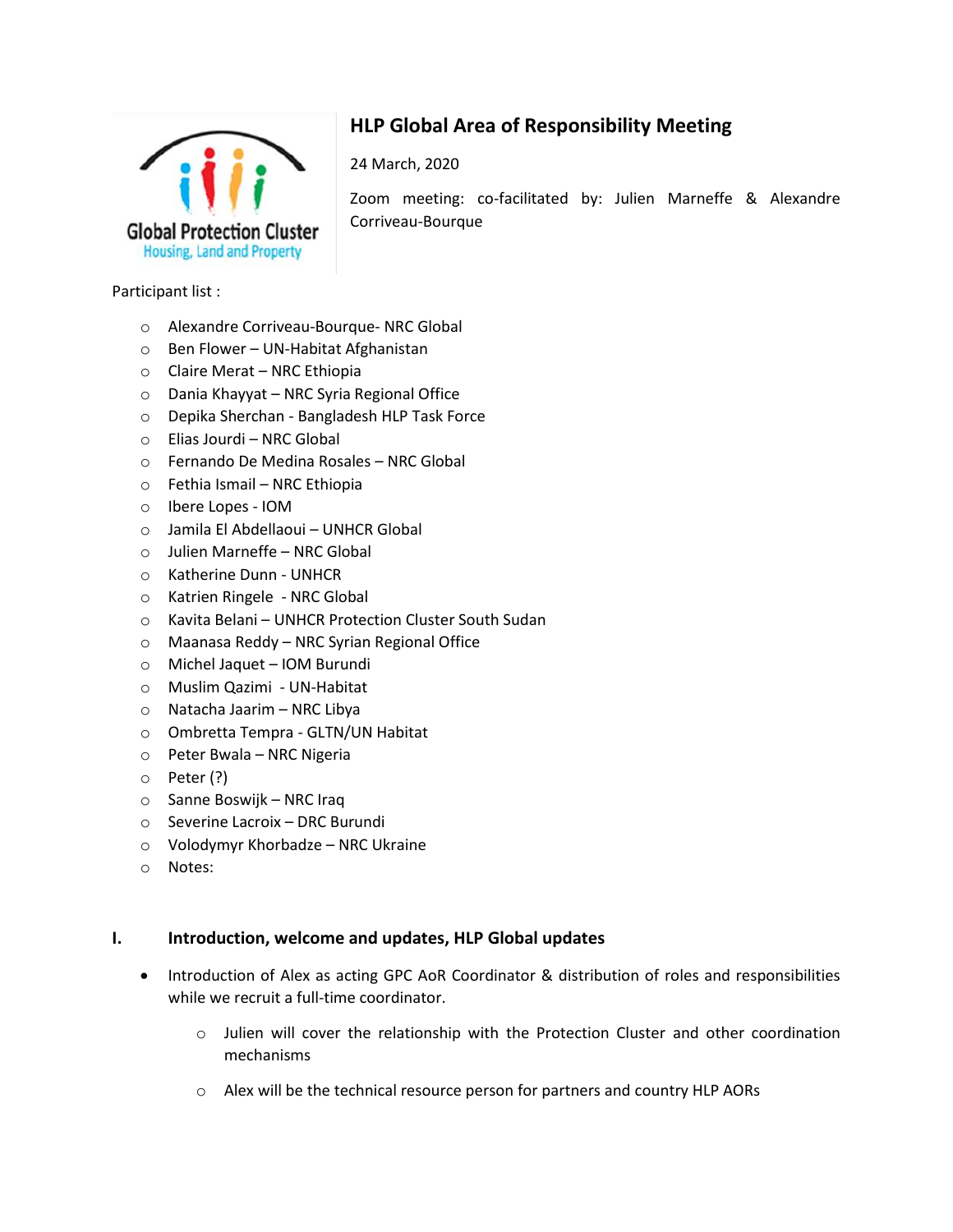- GPC annual conference postponed to February 2021
- Update from GPC meeting
	- $\circ$  GPC currently working on a global monitoring tool on the protection impact of COVID19, in which we can include some key questions related to HLP. Of course, HLP AoR should conduct its own monitoring of the impact of COVID19 on HLP programming addressing HLP issues pre-existing the outbreak, and those new HLP issues or case load resulting from the outbreak and the measures taken by the government in relations to the outbreak. It will be critical to identify those critical issues to ensure that HLP is taken into consideration in any global/field-level strategic preparedness and response planning.
	- $\circ$  Also working on strategic indicators on HLP for HNO 2021. More details on this soon.

## **II. HLP in COVID 19:**

Prompt: What are the potential HLP dimensions of the COVID crisis? How can we respond as humanitarian actors to these issues?

- South Sudan (Kavita):
	- $\circ$  COVID hasn't hit SS yet, but there are preventive restrictions being put into place. No large gatherings for awareness raising.
	- $\circ$  Activities on HLP are being scaled down because courts are closed, traditional leaders are not gathering,
	- $\circ$  It is not clear whether HLP partners will continue to prioritize HLP issues in this context, still working on own HLP planning – concern that actors will take advantage of this crisis to further land grabbing and cattle rustling because attention is elsewhere.
		- **Would be good to have some guidance on salient HLP issues on activities and programming that should not be scaled down**
		- **Protection in the global appeal but not clear that HLP is highlighted**
- Afghanistan (Ben):
	- o Lots of people move from Iran to Afghanistan due to Covid, with important HLP needs
	- o Challenges to registration of IDPs and refugees are halted due to risk of transmission, as with any activity with large gathering
	- o HLP partners are adjusting programming to focus on a case-by-case approach
- Iraq (Sanne & Muslim)
	- $\circ$  Stopped face to face contact with beneficiaries to avoid contagion, but able to reach beneficiaries by telephone, including for counseling
	- $\circ$  HLP activities/issued remain prioritized the KRI seem to have suspended rent collection, and another region seems to have taken measures, but more information is needed
	- o Anticipate that evictions to be a major issue
	- $\circ$  Looking at which HRP activities can be continued during outbreak (business continuity)
	- o Developing document to be annexed to HRP 2020 on new/adapted programming
- Ethiopia (Claire):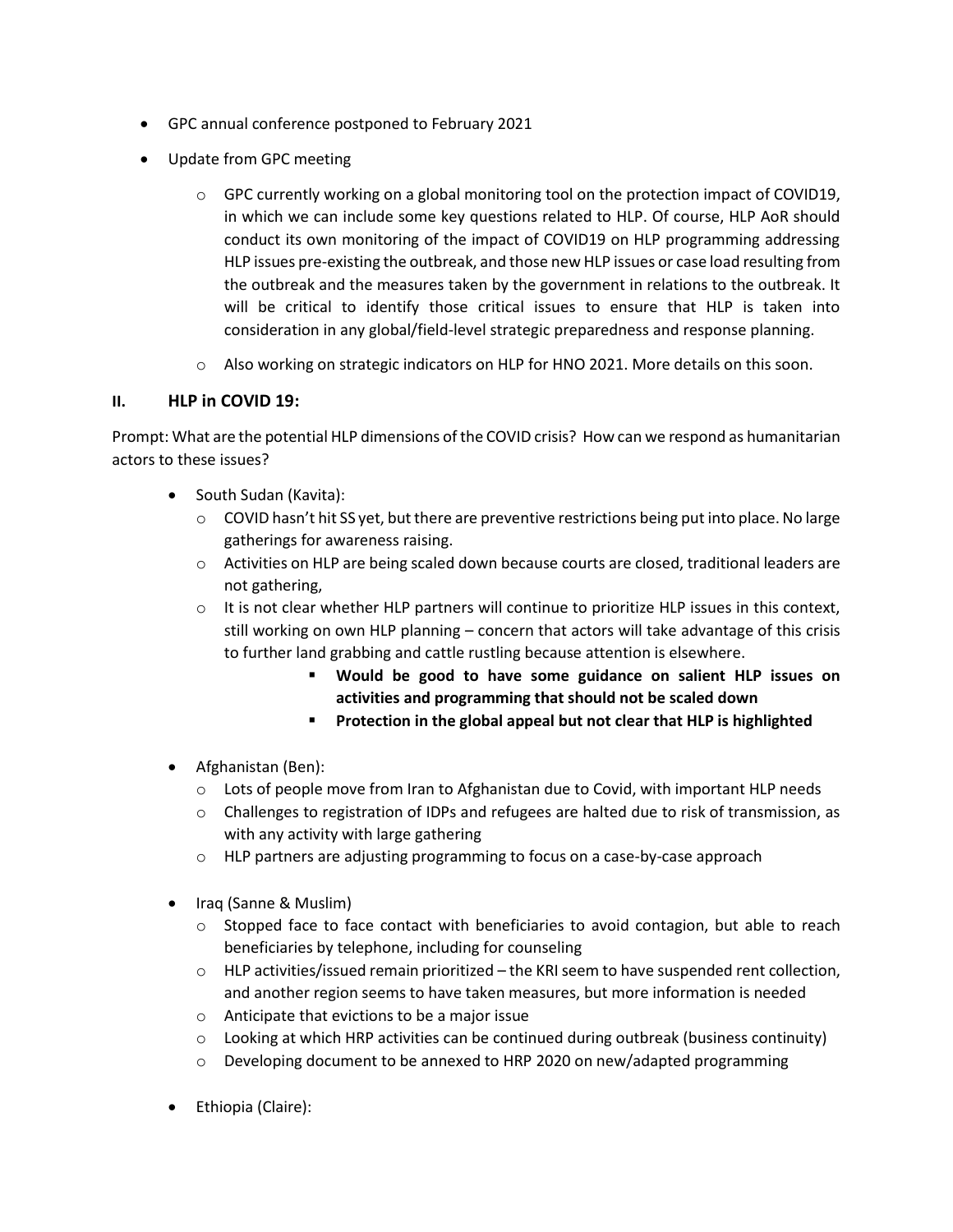- $\circ$  Contingency plan, not clear measures from Gov yet but communication that people will be asked to work from home starting tomorrow \*25 March)
- o Teams are doing counseling by phone
- $\circ$  Are monitoring for risk of eviction resulting from COVID but no known cases for now
- o Are ready to deploy cash for rent as emergency response
- o Next HLP AOR working group meeting next week
- Ukraine (Volodymyr):
	- $\circ$  Access to justice is reduced since hearing closed, state agencies or notaries are all closed
	- $\circ$  Legal services provided through hotline, messengers and Skype, and following up on open cases
	- o Restriction on movement, which will result in additional barriers for affected population to access services
	- $\circ$  Compensation for damaged housing, final stages for adoption of the law but all on hold at the moment
	- o Same with collective centers, registration of residents to work on durable solutions on hold
	- $\circ$  Some regulations to improve the situation 2 laws: allowed to delay payment of mortgage, IDP status cannot be canceled, as well as some measures on tax regulations
- Nigeria (Peter):
	- o Ban on camp visits and courts have been shut down
	- o Most IDPs living in host communities and are unable to challenge evictions even outside of pandemic
	- $\circ$  Trying to provide cash for rent measures for up to 6 months, and activated local focal points in traditional institutions, and IDPs for rapid response,
	- o Doing information services through radio
	- o Concern of further stigmatization of IDPs if IDPs get infected/affected by COVID 19
- Bangladesh (Depika):
	- o Recently established HLP forum, but not enough partners/service providers (NRC + few legal aid agencies and UNHCR but not necessarily focusing on HLP issues)
	- o Only lifesaving allowed (health, wash, food), some protection but HLP not considered as lifesaving right now
	- $\circ$  Camp densely populated leading to high risk of infection, refugees having to pay high rent to host communities
		- There used to be cash assistance, but that was shut down
		- Insecurity of tenure a chronic problem but likely to increase with COVID
	- o Rumors going around about humanitarian actors spreading the disease
	- $\circ$  Health actors are mobilizing to build hospitals and quarantine units but are not necessarily equipped to / have time to do HLP due diligence, especially with the restrictions on meetings.
	- $\circ$  Major issues for burial grounds, having to put several people in a grave, and sometimes buried next to their housing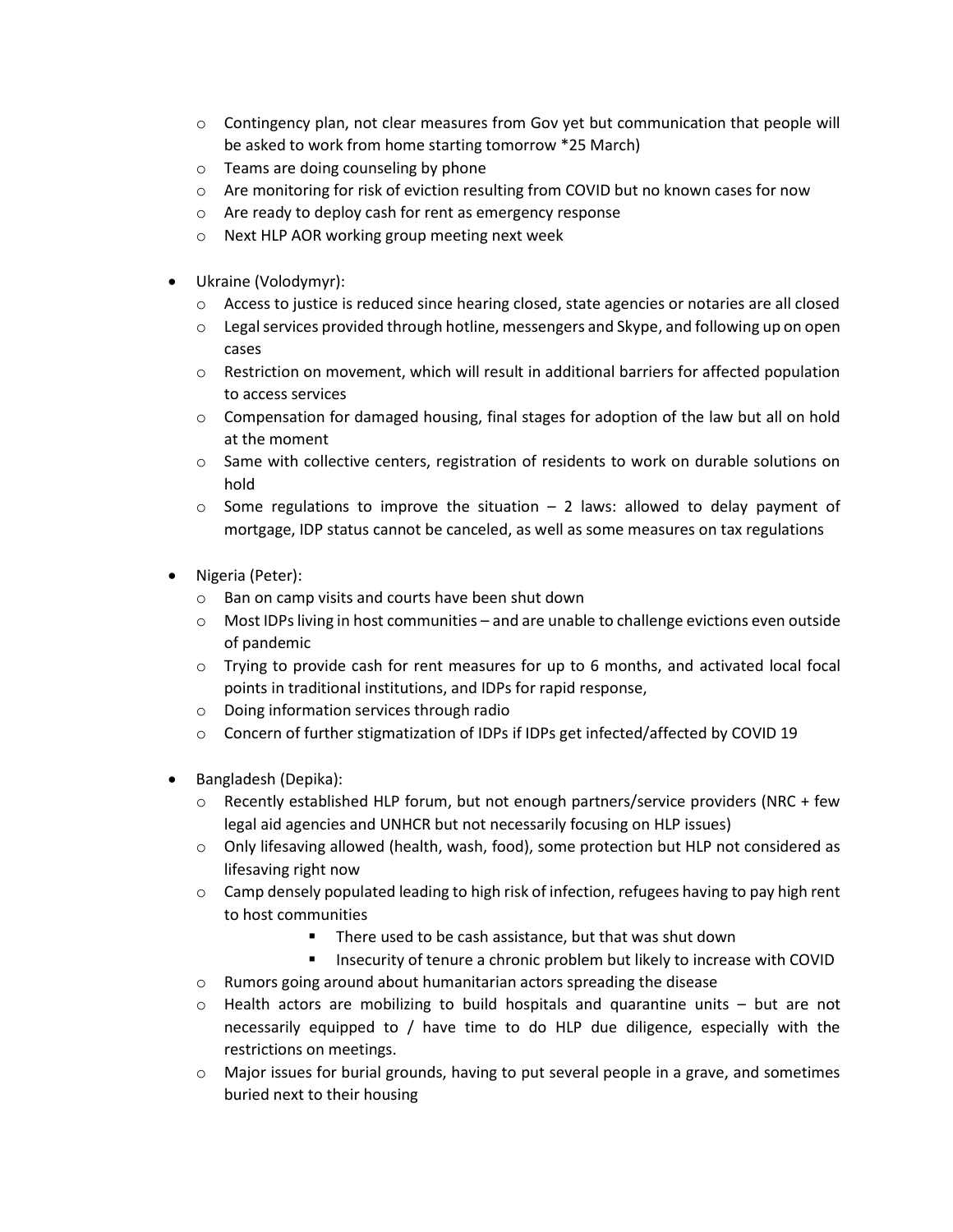- In context of COVID, burial and body disposal will be critical, ensuring dignified and safe burial practices
- **If anybody has any similar examples of good practices from Ebola or cholera epidemics?**
- Burundi (Severine):
	- o Government not letting Burundians to come back, particularly wave of returnees from Tanzania causing many issues at the border
	- $\circ$  IDPs (from natural disasters and political reasons), with new displaced due to torrential rains, with challenges for relocation due to lack of land available
	- o Chronic issues related to women HLP rights who cannot inherit land, particularly for returnees (75% of HoH are women)
	- o Several cases in courts but decisions are slow
	- o It is difficult to make links with government actors on HLP, so there are a lot of ad-hoc solutions – a lot of mediation by development actors.
	- o For COVID No case confirmed; anticipate that measures will be taken once cases are reported, but since country is in election period, the government does not want to stop political meetings
- Julien: The loss of attention on protection issues means that actors may feel emboldened to conduct abuses – land grabbing, evictions etc.
- Fernando: Would this be a good time to emphasize at other dimensions of HLP other than security of tenure – e.g. overcrowding (and link with public health), etc

**Key themes emerging from discussion** (ALEX):

- **HLP being deprioritized by governments and humanitarian actors which means there are major risks that may emerge without vigilance and ongoing-advocacy**
	- o **Teams need some guidance on key points**
- **Teams are shifting to use of phone and other remote approaches – varying levels of experience and capacity – those with experience, please share!**
- **Because of eviction risks, need to share experiences with eviction monitoring and response.**

#### **III. Check in on 2020 Global HLP AOR workplan**

- a. **Jamila asks for members of the AOR Assessment team to contribute to the document she has been circulating**
- b. Jamila work on resettlement, relocation, and returns also not taken off
- c. Ombretta recommits to engaging on women and land right theme

## **IV. AoB**

a. Updates from the field requiring global action? - None